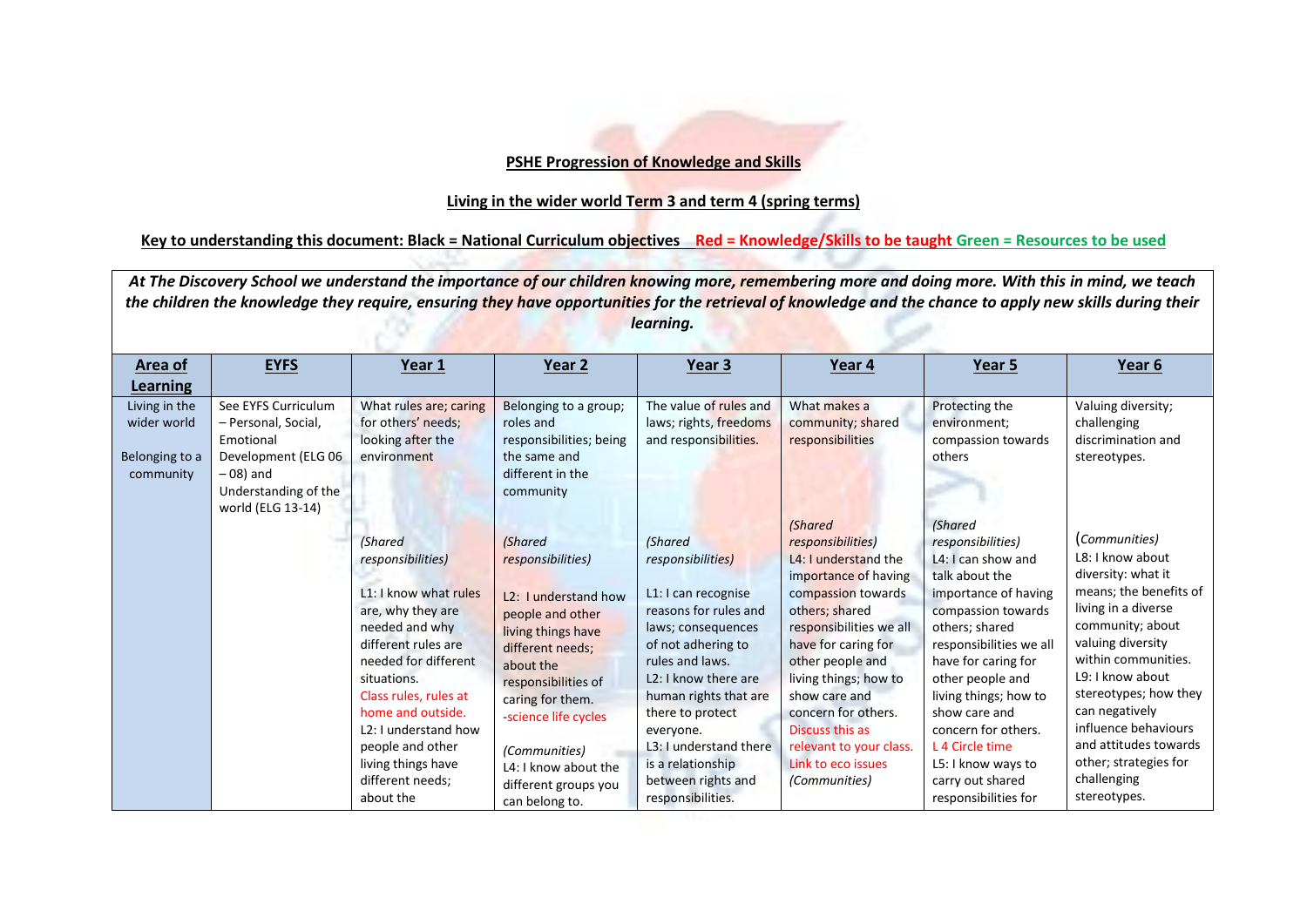

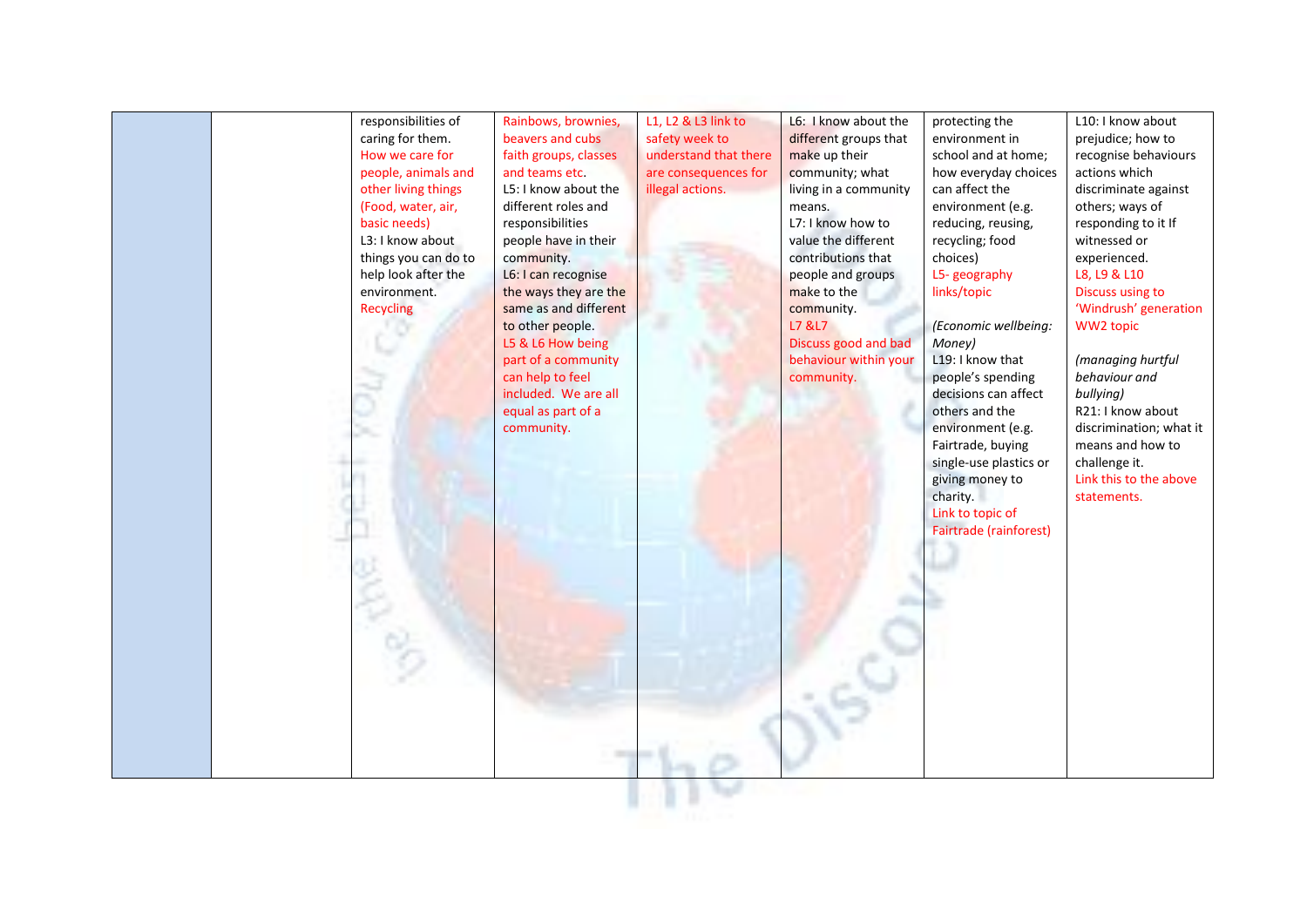| <b>Key</b>       | Rules, environment,                             | Life cycles,                               | Laws, consequences,                            | Compassion, eco                             | Reduce, reuse and                            | Diversity, stereotypes, |
|------------------|-------------------------------------------------|--------------------------------------------|------------------------------------------------|---------------------------------------------|----------------------------------------------|-------------------------|
| Vocabulary       | different rules,                                | community,                                 | human rights,                                  | issues,                                     | recycle, single use                          | prejudice and           |
|                  | different situations,                           | rainbows, brownies,                        |                                                |                                             | plastics, charities                          | discrimination.         |
|                  | responsibility,                                 | beavers and cubs                           |                                                |                                             |                                              |                         |
|                  | recycling                                       | faith groups                               |                                                |                                             |                                              |                         |
| Media literacy   | Using the internet                              | The internet in                            | How the internet is                            | How data is shared                          | How information                              | Evaluation media        |
| and digital      | and digital devices:                            | everyday life; online                      | used: assessing                                | and used                                    | online is targeted;                          | sources; sharing        |
| resilience       | communicating on                                | content and                                | information on line                            |                                             | different media types,                       | things online.          |
|                  | line.                                           | information.                               |                                                |                                             | their role and impact.                       |                         |
|                  | (Media literacy and                             | (Media literacy and                        | (Media literacy and                            | (Media literacy and                         | (Media literacy and                          | (Keeping safe)          |
|                  | digital resilience)                             | digital resilience)                        | digital resilience)                            | digital resilience)                         | digital resilience)                          | H37: I know that        |
|                  | L7: I know about the                            | L8: I know about the                       | L11: I can recognise                           | L13: I know about                           | L12: I know how to                           | reasons for following   |
| <b>Need to</b>   | internet and digital                            | role of the internet in                    | ways in which the                              | some of the different                       | assess the reliability                       | and complying with      |
| marry up with    | devices can be used                             | everyday life.                             | internet and social                            | ways information and                        | of sources of                                | regulations and         |
| online           | safely to find things                           | Phones, tablets                            | media con be used                              | data is shared and                          | information online;                          | restrictions (including |
| <b>Computing</b> | out and to                                      | computers                                  | both positively and                            | used online, including                      | and how to make                              | age restrictions); how  |
| curriculum.      | communicate with                                | L9: I know that not all                    | negatively.                                    | for commercial                              | safe, reliable choices                       | they promote            |
|                  | others.                                         | information seen                           | L12: I know how to                             | purposes.                                   | from search results                          | personal safety and     |
|                  | How people find                                 | online is true.                            | assess the reliability                         | L14: I have an                              |                                              | wellbeing with          |
|                  | things out using the                            | <b>Understand that</b>                     | of sources of                                  | understanding of how                        | L14: I have an                               | reference to social     |
|                  | internet and digital                            | some content on the                        | information online;                            | information on the                          | understanding of how                         | media, television       |
|                  | devices.                                        | internet is factual &                      | and how to make                                | internet is ranked,                         | information on the                           | programmes, films,      |
|                  | L8: I know about the<br>role of the internet in | some is for                                | safe, reliable choices<br>from search results. | selected and targeted                       | internet is ranked,<br>selected and targeted | games and online        |
|                  | everyday life.                                  | entertainment e.g.<br>news, games, videos. |                                                | at specific individuals<br>and groups; that | at specific individuals                      | gaming.                 |
|                  | How and why people                              |                                            |                                                | connected devices                           | and groups; that                             | (Media literacy and     |
|                  | use the internet.                               |                                            |                                                | can share                                   | connected devices                            | digital resilience)     |
|                  |                                                 |                                            |                                                | information.                                | can share                                    | L11: I can recognise    |
|                  |                                                 |                                            |                                                |                                             | information.                                 | ways in which the       |
|                  |                                                 |                                            |                                                |                                             |                                              | internet and social     |
|                  |                                                 |                                            |                                                |                                             |                                              | media con be used       |
|                  |                                                 |                                            |                                                |                                             |                                              | both positively and     |
|                  |                                                 |                                            |                                                |                                             |                                              | negatively.             |
|                  |                                                 |                                            |                                                |                                             |                                              | L13: I know about       |
|                  |                                                 |                                            |                                                |                                             |                                              | some of the different   |
|                  |                                                 |                                            |                                                |                                             |                                              | ways information and    |
|                  |                                                 |                                            |                                                |                                             |                                              | data is shared and      |
|                  |                                                 |                                            |                                                |                                             |                                              | used online, including  |
|                  |                                                 |                                            |                                                |                                             |                                              |                         |
|                  |                                                 |                                            |                                                |                                             |                                              |                         |
|                  |                                                 |                                            |                                                |                                             |                                              |                         |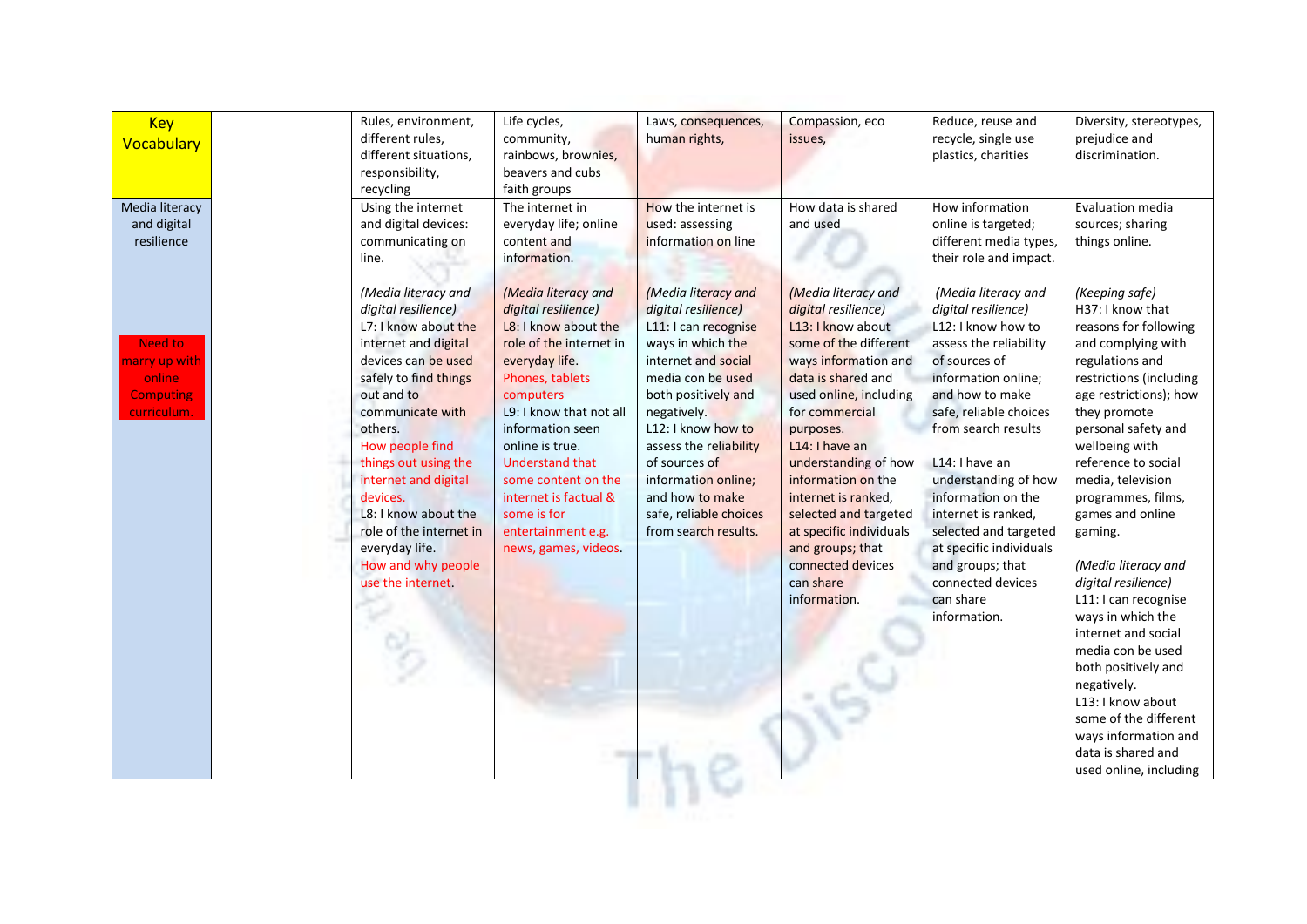|                          |                                                                                                                                                                                             |                                                                                                                                             |                                                                                                                                                                                                           |                                                                                                                                                                                                         |                                                                                                                                                                                                  | for commercial<br>purposes.<br>L15: I can recognise<br>things that are<br>appropriate to share<br>and things that should<br>not be shared on<br>social media; rules<br>surrounding<br>distribution of images.<br>L16: I know that texts<br>and images in the<br>media and on social<br>media can be<br>manipulated or<br>invented; strategies to<br>evaluate the reliability<br>of sources and<br>identify<br>misinformation. |
|--------------------------|---------------------------------------------------------------------------------------------------------------------------------------------------------------------------------------------|---------------------------------------------------------------------------------------------------------------------------------------------|-----------------------------------------------------------------------------------------------------------------------------------------------------------------------------------------------------------|---------------------------------------------------------------------------------------------------------------------------------------------------------------------------------------------------------|--------------------------------------------------------------------------------------------------------------------------------------------------------------------------------------------------|-------------------------------------------------------------------------------------------------------------------------------------------------------------------------------------------------------------------------------------------------------------------------------------------------------------------------------------------------------------------------------------------------------------------------------|
| <b>Key</b><br>Vocabulary | Internet, digital<br>devices                                                                                                                                                                |                                                                                                                                             |                                                                                                                                                                                                           |                                                                                                                                                                                                         |                                                                                                                                                                                                  |                                                                                                                                                                                                                                                                                                                                                                                                                               |
| Money and<br>work.       | Strengths and<br>interests; jobs in the<br>community                                                                                                                                        | What money is; needs<br>and wants; looking<br>after money.                                                                                  | Different jobs and<br>skills; job stereotypes;<br>setting personal goals                                                                                                                                  | <b>Making decisions</b><br>about money; using<br>and keeping money<br>safe                                                                                                                              | Identifying job<br>interests and<br>aspirations; what<br>influences career<br>choices; workplace<br>stereotypes                                                                                  | Influences and<br>attitudes to money;<br>money and financial<br>risks                                                                                                                                                                                                                                                                                                                                                         |
|                          | (Economic wellbeing:<br>Aspirations, work and<br>career)<br>L14: I know that<br>everyone has<br>different strengths.<br>L16: I understand that<br>there are different<br>jobs that people I | (Economic wellbeing:<br>Money)<br>L10: I know what<br>money is; forms that<br>money comes in; that<br>money comes for<br>different sources. | (Economic wellbeing:<br>Aspirations, work and<br>career)<br>L25: I know how to<br>recognise positive<br>things about myself<br>and my<br>achievements; set<br>goals to help achieve<br>personal outcomes. | (Economic wellbeing:<br>Money)<br>L17: I know about<br>the different ways to<br>pay for things and the<br>choices people have<br>about this.<br>Recap cash, debit<br>cards, electronic<br>payments etc. | (Economic wellbeing:<br>Aspirations, work and<br>career)<br>L27: I can discuss<br>stereotypes in the<br>workplace and that a<br>person's career<br>aspirations should not<br>be limited by them. | (Economic wellbeing:<br>Money)<br>L18: I am able to<br>recognise that people<br>have different<br>attitudes towards<br>saving and spending<br>money; what<br>influences people's<br>decisions; what makes                                                                                                                                                                                                                     |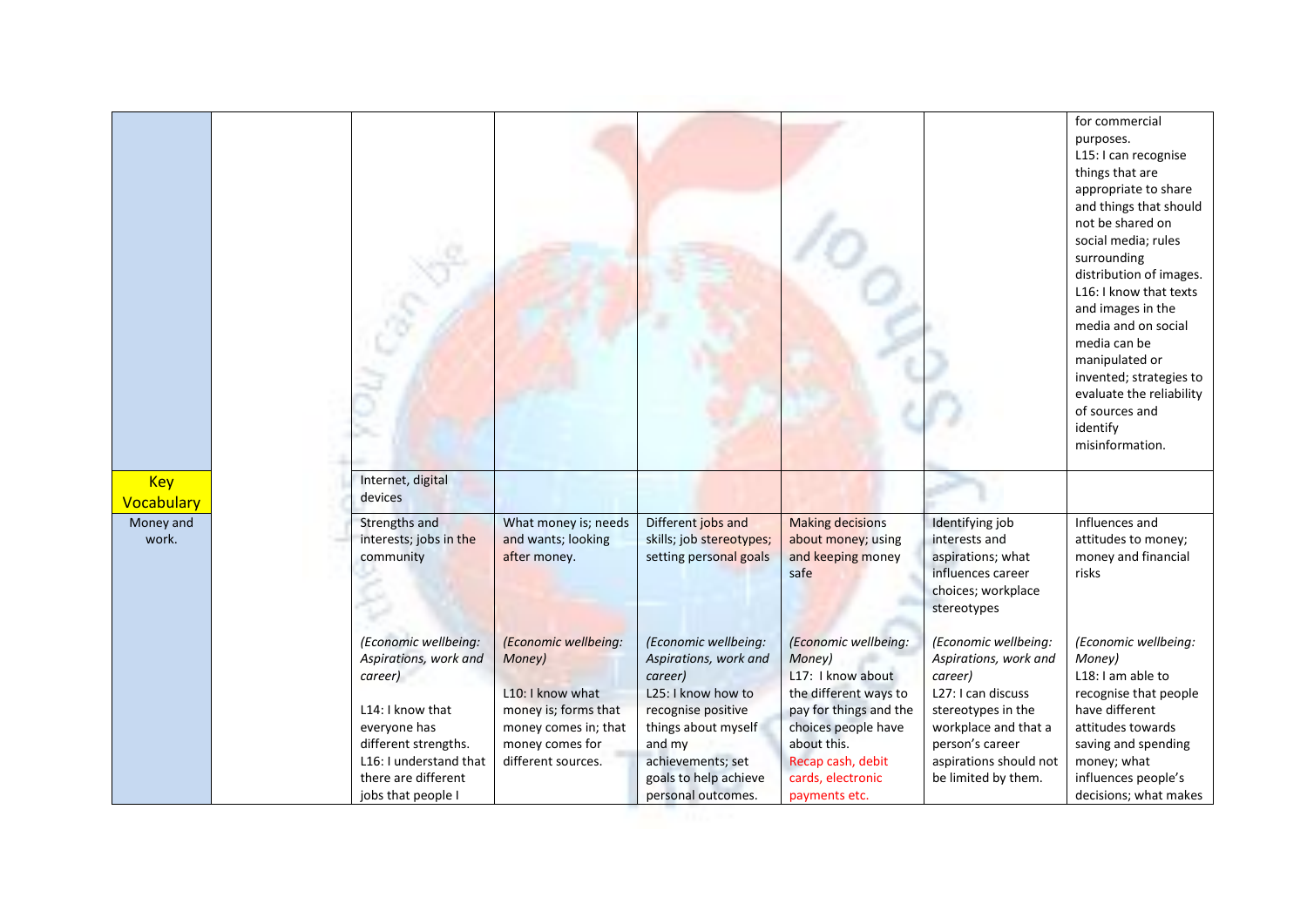| know or people who    | Cash, debit cards,      | (link with H27, H28 &   | L19: I know that              | L28: I know what        | something 'good value   |
|-----------------------|-------------------------|-------------------------|-------------------------------|-------------------------|-------------------------|
| work in the           | electronic payments     | H <sub>29</sub>         | people's spending             | might influence         | for money'              |
| community do.         | etc.                    | Growth mind set         | decisions can affect          | people's decisions      | Link this to enterprise |
| L17: I know about     | L11: I know that        | personal skills and     | others and the                | about a job or career   | week project.           |
| some of the strengths | people make             | strengths in            | environment (e.g.             | (e.g. personal          | L22: I know about       |
| and interests         | different choices       | preparation for         | Fairtrade, buying             | interests and values,   | risks associated with   |
| someone might need    | about how to save       | transition for new      | single-use plastics or        | family connections to   | money (e.g. money       |
| to do different jobs. | and spend money.        | year group.             | giving to charity)            | certain trades or       | can be won, lost or     |
| H14, H16 & H17        | What is important       |                         | <b>Discussion link to eco</b> | businesses, strengths   | stolen) and ways of     |
| Understanding we all  | and necessary for 1     | L26: I know that there  | and school charities          | and qualities, ways in  | keeping money safe.     |
| have different        | person is not for       | is a broad range of     | L20: I can recognise          | which stereotypical     | L23: I know about the   |
| strengths and how     | another.                | different jobs; careers | that people make              | assumptions can         | risks involved in       |
| these help us to do   | L12: I know about the   | that people can have;   | spending decisions            | deter people from       | gambling; different     |
| certain jobs within   | differences between     | that people often       | based on priorities,          | aspiring to certain     | ways money can be       |
| our community.        | needs and wants; that   | have more than one      | needs and wants.              | jobs)                   | won or lost through     |
|                       | sometimes people        | career/type of job      | <b>Budgeting and</b>          | L29: I know that some   | gambling-related        |
|                       | may not always be       | during their life.      | understanding needs           | jobs are paid more      | activities and their    |
|                       | able to have the        | L27: I know about       | and wants.                    | than other and          | impact on health,       |
|                       | things they want.       | stereotypes in the      | L21: I know different         | money is one factor     | wellbeing and future    |
|                       | <b>Essentials and</b>   | workplace and that a    | ways to keep track of         | which may influence     | aspirations.            |
|                       | luxuries.               | person's career         | money.                        | a person job or career  | L24: I can identify the |
|                       | L13: I know that        | aspirations should not  | <b>Discuss savings</b>        | choice; that people     | ways that money can     |
|                       | money needs to be       | be limited by them.     | accounts                      | may choose to do        | impact on people's      |
|                       | looked after; different | L30: I know about       |                               | voluntary work which    | feelings and emotions.  |
|                       | ways of doing this.     | some of the skills that |                               | is unpaid.              | L22, L23 & I24          |
|                       | Piggy bank, bank        | will help them in their |                               | L31: I can identify the | Discuss the negative    |
|                       | account.                | future careers e.g.     |                               | kind of job that I      | and positive effects of |
|                       | <b>Twinkl</b>           | teamwork,               |                               | might like to do when   | gambling and other      |
|                       |                         | communication and       |                               | I am older.             | ways of coming into     |
|                       | (Economic wellbeing:    | negotiation.            |                               | L32: I can recognise a  | money.                  |
|                       | Aspirations, work and   | L27. L27 & L30          |                               | variety of routes into  |                         |
|                       | career)                 | Discuss parent's jobs,  |                               | careers (e.g. college,  |                         |
|                       | L15: I know that jobs   | if they have had the    |                               | apprenticeship,         |                         |
|                       | help people to earn     | same job, change of     |                               | university).            |                         |
|                       | money to pay for        | careers working their   |                               | L27, L28, L29, L31 &    |                         |
|                       | things.                 | way up the career       |                               | L32                     |                         |
|                       | Discussion about the    | path.                   |                               | 2 lessons               |                         |
|                       | more important the      | . .                     |                               | Lesson 1 circle time to |                         |
|                       | job the more money      |                         |                               | discuss their           |                         |
|                       | you get paid.           |                         |                               | aspirations and goals   |                         |